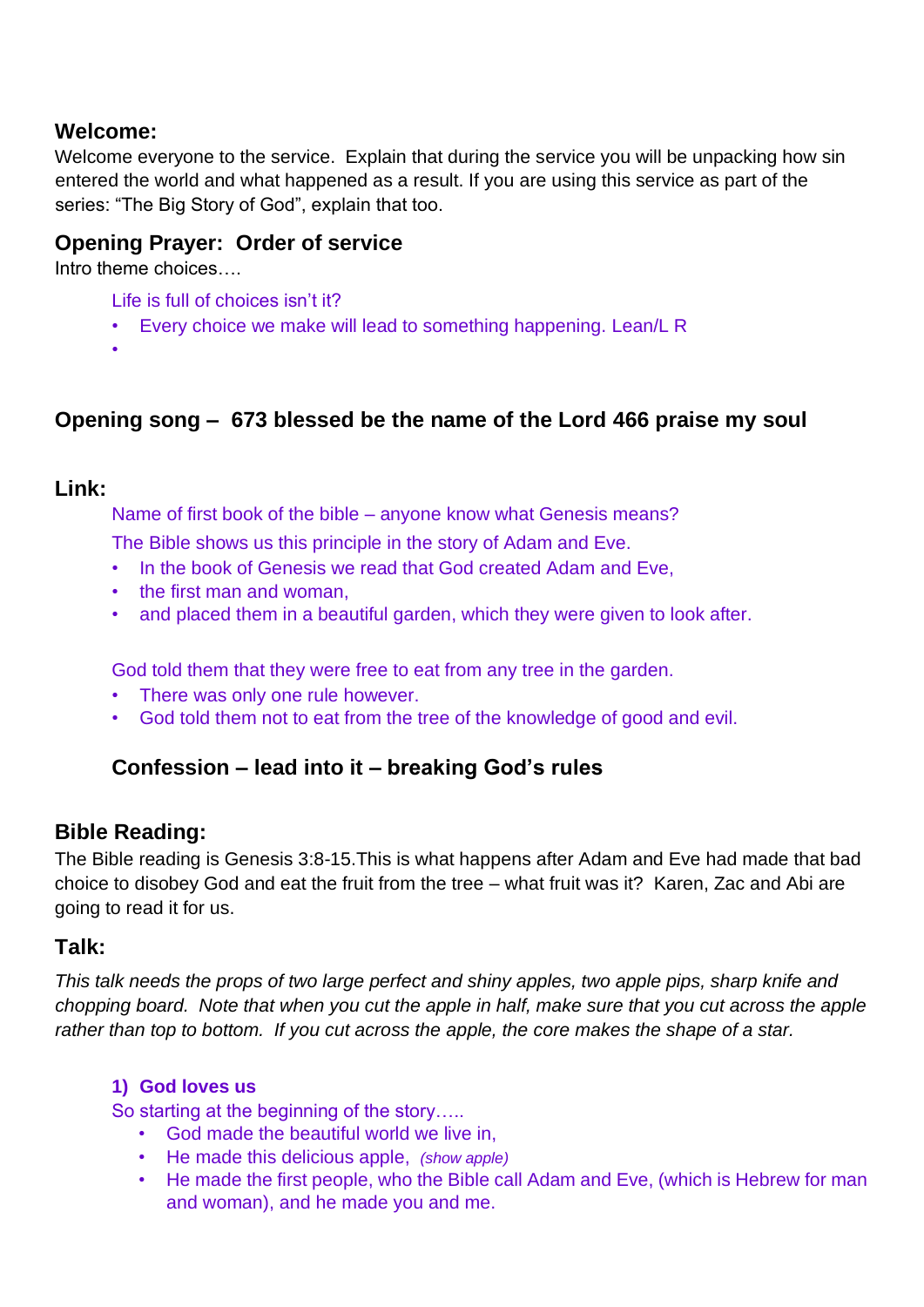The Bible tells us that God loves what He has made.

- He loves each one of us with a love that is greater than anything else in this world.....
- we are the "apple of his eye," (hold apple in the palm of your hand and look intently at it)  $\Box$  which means that we are very special and precious to him.

When God made us, He wanted us to have a loving relationship with Him and loving relationships with each other…..

- We read that in the beginning God had that close relationship with Adam and Eve,
- but then things went wrong, as we saw in our reading. Where are you?

#### **2) We rejected God**

Things went wrong when Adam and Eve chose to make a very bad decision.

• They chose to disobey God and listen to Satan.

God had told them not to touch the fruit on only one tree, *(hold up apple high as if it is on a tree)*

- but when Adam and Eve saw that the fruit on the tree looked good *(look up at apple)*
- they chose to disobey God and take it *(with your other hand, "pick" the apple from the "tree")*
- and eat it. *(take a bite out of the side of the apple)*

As soon as they had eaten the fruit they realised that they had made a very bad decision.

- They felt ashamed of what they had done and
- they hid from God because their sin made them dirty *(Look at apple and point out bite mark and then hold apple in your hand as far away from your body as possible – gone brown?*

#### **3) Separated from God**

Because of their bad decision to disobey God, Adam and Eve's relationship with God was completely broken. *(Cut apple in half across the middle using sharp knife on chopping board. Do this quite dramatically!)* 

- No longer could they enjoy walking closely with Him because God is holy and perfect and cannot even look at sin.
- They were sent out of the garden;
- they were separated from him. *(Hold two halves of apple apart)*

Now you might think: how sad for Adam and Eve, but what has that got to do with us?

- The Bible tells us that like Adam and Eve, we have all chosen to sin,
- we have all chosen to rebel against God in one way or another, and so we, like them, are separated from Him too,
- but the good news is that God didn't give up on us.

God loves us so much that He wanted to put the relationship between Him and us right,

• even though it is our fault that it was broken.

#### **4) Jesus came to rescue us.**

God's rescue plan involved sending His Son Jesus into the world.

- He put a sign in the sky to show people that Jesus was coming.
- The sign was a special star.
- Did any of you know that there is a star inside every apple? *(Show one side of the apple where the core is in the shape of a star)*

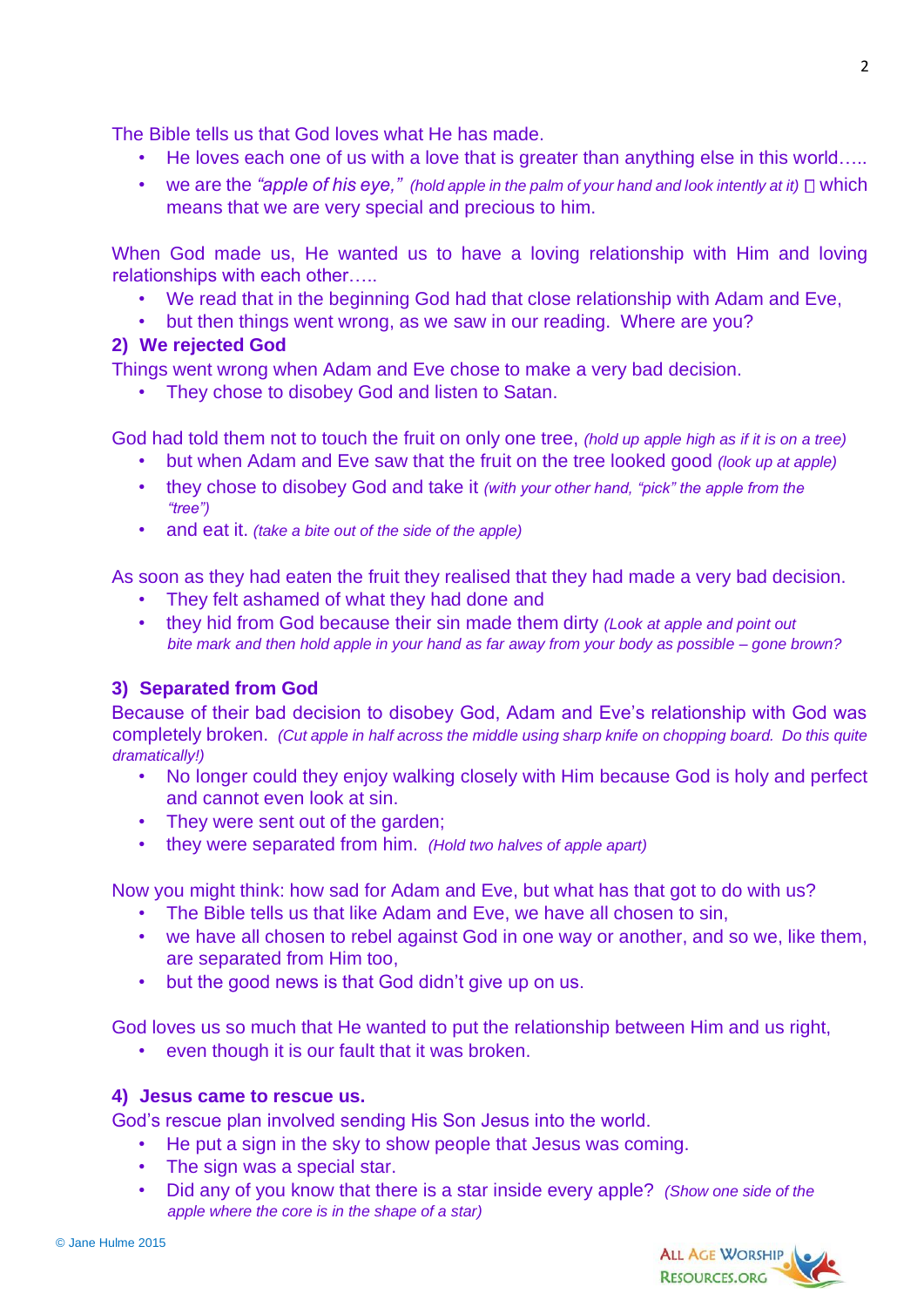Jesus didn't enter the world as the mighty powerful King He is,  $\Box$  but he

- entered as a baby,
- born in Bethlehem.

Unlike us, Jesus lived a totally sinless life,

- loving and obeying his heavenly Father perfectly.
- Jesus made no bad choices!

When he was 33 years old, Jesus was crucified on a cross accused of crimes that he hadn't committed.

• Three days later he rose again from the dead and is now reigning as King in heaven.

The Bible teaches us that when Jesus died and rose again,

• He did it to pay for all the wrong things, the sins that we have done.

### **5) Our response**

We are now faced with the biggest choice of our lives.

- If we choose to take our tiny seed of faith *(Pick up a seed from the centre of the apple and show it)*
- and put our trust in Jesus, then we will be given a brand new life. *(show second perfect apple)*

Our sins will be forgiven,

- we will be welcomed into God's arms to know Him as our loving Heavenly Father,
- and we will live in relationship with Him for ever...as the apple of his eye.

Not only that but we are given a special gift.

- The Spirit of Jesus comes to live inside us, helping us to choose to be obedient,
- and changing us so that we start to want to please God rather than ourselves. What happened in the garden of Eden is restored in Jesus.

However if we choose to not place our seed of faith in Jesus, *(throw away the seed)* 

- we can carry on living life our own way,
- disobeying and rejecting God….but then we will be separated from Him.

This choice faces every single man, woman, boy and girl.

• So with such a wonderful offer of love available to you, choose wisely.

## **Creed, intercessions…**

## **Response:**

*You will need a couple of bowls of seeds. Black sesame seeds (that look like apple pips) could work well.* 

Pass around pieces of paper with Seed on. Invite people to hold their small "seed of faith" in their hands and then pray…

> **Thank you Jesus that you died for me, and that I am free to make good choices because of the gift of your Holy Spirit. Help me to live by faith and to trust you every day. Amen.**